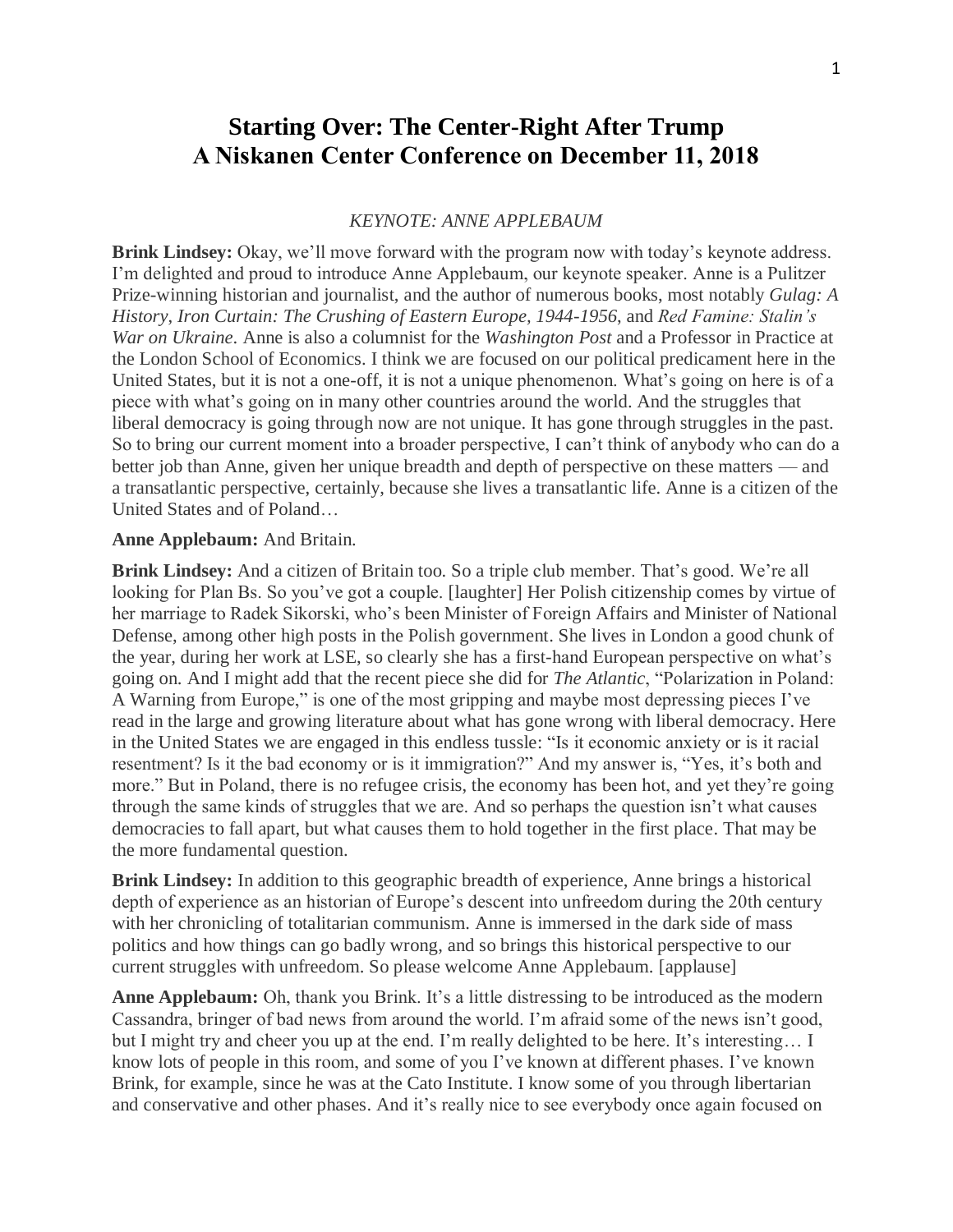the fundamental problems facing us. I know that we're here to talk about mostly American politics and the Republican Party and the right, and I'll get to that. But I will spend first a few minutes thinking about something related but broader, which is the decline and maybe the collapse, if we're not careful, of the institutions and alliances that we have got used to calling "the West."

Fears about the health of the West are not new. Back in the 1950s when these institutions were still very shaky, I'm sure lots of people feared that liberal democracy in Western Europe might not last, that the NATO alliance might not ever take off, and that a wave of communist revolutions would drain the whole continent into the Soviet bloc. Maybe in the 1970s, with Vietnam, many people once again feared the West would not survive. But I have to tell you, in my adult life, I really can't remember a moment as dramatic as this. Right now, we really are close, as close as we've ever been, to the end of the Western alliance and probably the liberal democratic world order as we know it. And yes, I do think that these two things are related, as I'm going to explain. Look at what's happening here: Regardless of how you interpret the midterms, they haven't changed one really important thing, which is that for the first time since the Second World War, we have in the White House a president who is an isolationist and a selfdescribed nationalist, who therefore represents a strain of thinking in American politics that hasn't had a serious advocate since the 1940s.

Dislike of America's alliances, dislike of other democracies, is actually one of the very few opinions that Donald Trump has held consistently for many, many years. "America has no vital interest in Europe," he wrote two decades ago in 2000. "Their conflicts are not worth American lives. Pulling back from Europe would save this country millions of dollars annually." At his first NATO summit, he refused to reaffirm Article 5. At his second NATO summit, he picked an argument over European defense spending. He's rude. He goes out of his way to be rude to our allies in Britain and Germany and more.

But look also at what's happening on the other side of the ocean. As Brink said, I write a lot about Poland and Hungary. I live in Poland part of the time. These are two very successful states where governments have set about undermining their own democratic institutions, the same ones that were put in place after 1989, thus jeopardizing their membership of European and transatlantic institutions.

But I do not think this is some kind of East European problem. In Italy and Austria, political parties that openly prefer Russia to the United States are now part of ruling coalitions. In the last French elections, an overtly anti-American, anti-European, and anti-NATO presidential candidate got 40 percent of the vote, which was an all-time high. She didn't win. She was beaten by a charismatic centrist. But he is now very unpopular, and maybe next time she or perhaps her far-left equivalent will win.

Nor are these changes superficial, representing normal shifts in alliances or political tactics. We know these alliances are based on shared values and in particular on a shared idea about liberal democracy. For decades, we've assumed that this kind of democracy is a one-way street, that wealthy democracies never return to autocracy, that they don't go backwards.

But is this still the case? Many of you may know the work of Yascha Mounk, a political scientist at Harvard, who recently looked through the figures and found that views about democracy in Western countries are much worse than he expected, across the board. The number of people who believe that it is essential to live in a democracy has now slipped in almost every Western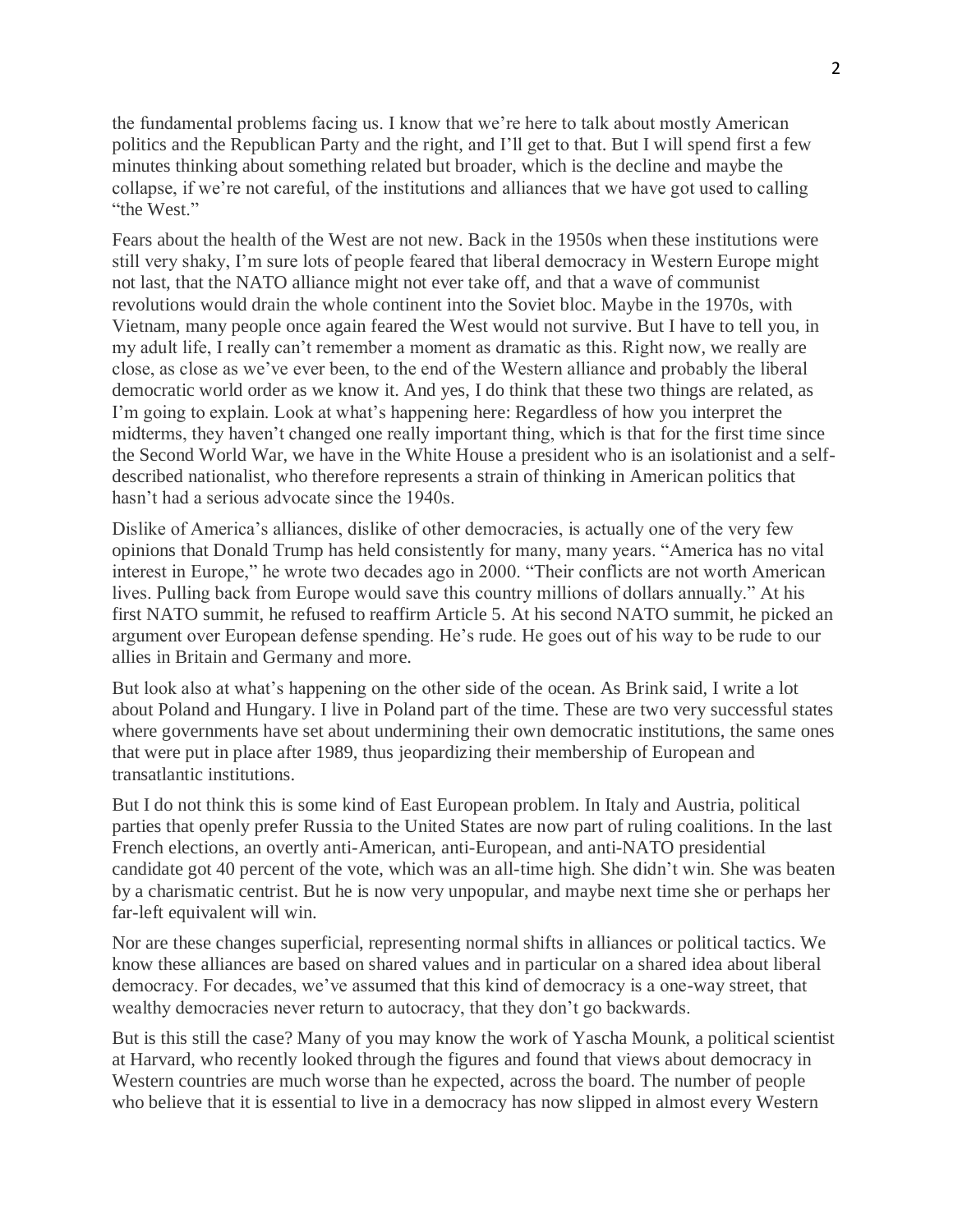country, and democracy skepticism is rising rapidly among young people. So, just to take a random example of a country we sometimes look up to as moderate and normal, among Swedes born in the 1930s and '40s, more than 80 percent believe that democracy is essential. Among Swedes born in 1980, however, that number falls to 60 percent. For Americans, the number is much more dramatic, with only 30 percent of people born in 1980 — that's people who are now in their late 30s — believing that democracy is essential. And indeed a quarter of young Americans polled in 2011 stated that democracy is a bad or a very bad way to run a country. Similarly poor numbers can be seen in countries as varied as Britain, the Netherlands, and Australia. So it's a pattern across the democratic world. Just so that you know, the numbers aren't that much more positive about a larger concept of the West across the alliance.

If you ask kind of general polling questions about NATO, you'll still get a positive response. But when the questions focus specifically, for example, on what NATO should do on the use of military force to come to the aid of allies, which is the whole point of NATO, support drops really dramatically. So only 40 percent of Germans and 45 percent of the British say they would want their armies to come to the aid of a NATO ally in case of a Russian attack. When asked specifically if the U.S. Army should fight back against a Russian invasion of the Baltic states, only 54 percent of Americans say the U.S. should offer support. So there's still a small majority, but that also means that four in 10 Americans, presumably including Republicans as well as Democrats, would oppose the enforcement of Article 5 in the clearest-cut case. And so we can hardly be surprised that the president of the United States reflects a view that's held by so many voters. What's truly extraordinary, though, is the way that these doubts and anxieties are growing so fast in so many countries that have so many different histories and different economic situations and different politics. And that, I think, means that we have to reach rather deeper for explanations

What Brink just said about "Is it the recession?" or "Is it just about racism?" — this is really too simple. I mean, again, he mentioned Poland. He's right. Poland has not had a recession since 1980. Inequality is shrinking. Every social class across the board has experienced growth. It's too simple to speak about racism or immigration. There isn't any immigration there. But also, it's not a good explanation as a source for discontent in countries as varied as Britain (which actually has a long tradition of absorbing immigrants rather well) or Italy (which doesn't) or Hungary (which has no immigrants at all). Nevertheless, I do think that across the West, there are some broader links. And so, from my weird perspective as an American who lives part of the time in Eastern Europe and part in the West and has three passports and a confusing identity, let me try to identify a few things that all Western democracies have in common.

For one, in this country and particularly in this city, I don't think that all of us understand the degree to which we are paying the price for a series of perceived American failures, together with European absences, going back across several U.S. administrations. Some of them are military; we know them. But the Iraq War is now remembered as a disaster — not just a mistake, but a disaster — even in nations like Poland and Britain that supported it. It's seen as the cause of the current crisis in the Middle East, rightly or wrongly. Let's not talk about that, actually, because it's too complicated, but that is the perception. But also the Afghan conflict, which was supported across Europe and had NATO support, is also perceived to have failed.

More recently the Russian invasion of Ukraine and the Russian intervention in Syria, neither of which received much of a discernible U.S. response, also created the feeling that the Western alliance is somehow no longer in control either of Europe's eastern borders or of itself. In other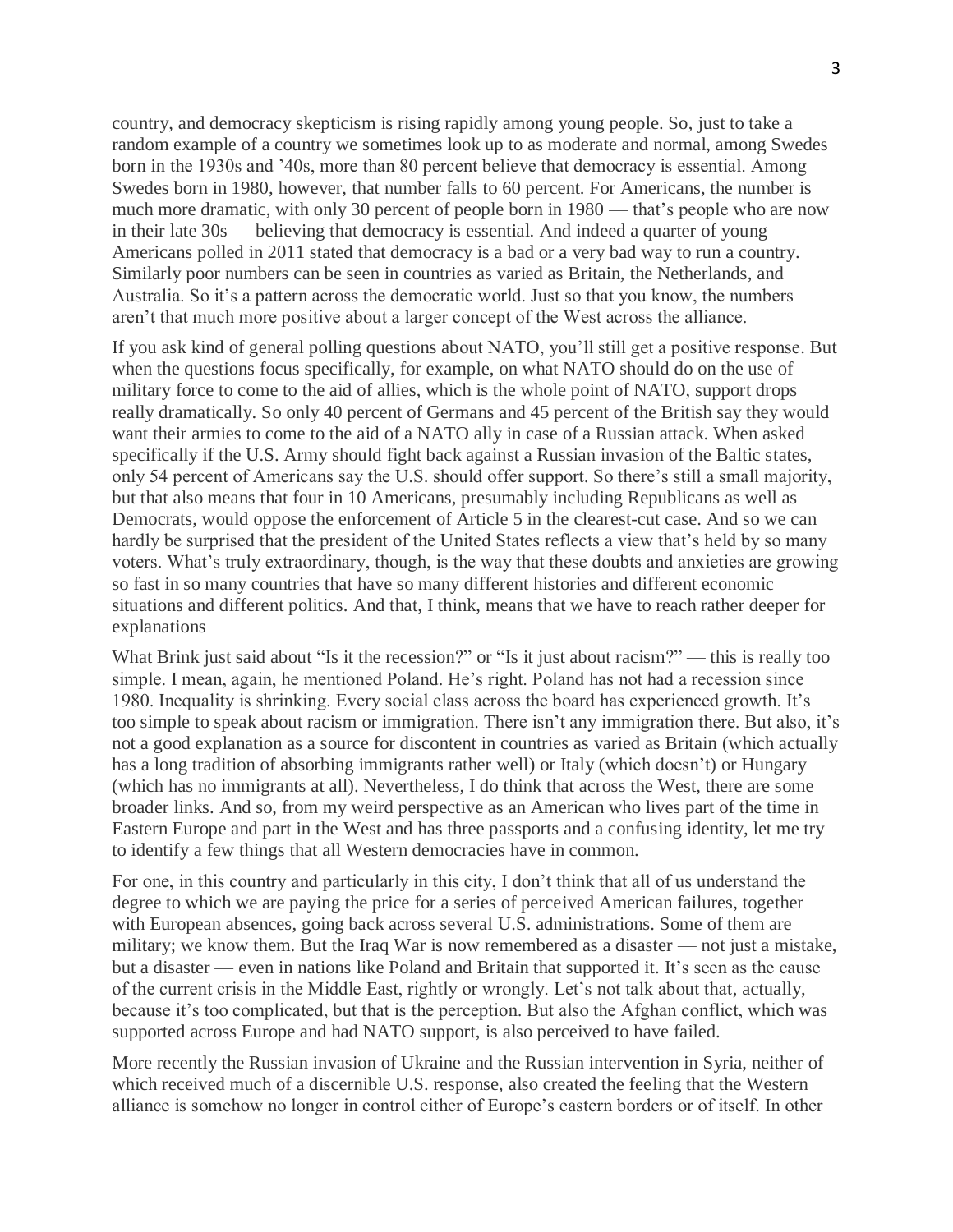words, in the most important security crisis of the past decade, the EU and NATO have played only peripheral roles and the U.S. has seemed like a complete bystander.

Even more important were the financial crises of 2008 and 2009. Bill Kristol spoke about how those crises may have caused some populist discontent. No, it's much worse than that. Those crises really ended forever, or at least for the foreseeable future, the assumption that Western democracies have a superior understanding of economics and markets. In the United States, of course, the financial crisis dealt a blow to the belief that the American economic system is fair. To many people — again, fairly or unfairly — it seemed like bankers were rescued while ordinary people weren't. In Europe, the European Union and the IMF, also emanations of the Western world order, were blamed for insisting on austerity and recovery programs. In some cases it worked and in some places it didn't. In Italy and Greece, the blame for an entire generation's lost jobs is now laid squarely on Berlin, Brussels, and Washington. Some people are beginning to whisper, "The Chinese, with their high growth levels — maybe they know something that we don't."

More to the point, the combination of all these things is quite powerful. Iraq's shadow, Russia's military interventions, the meltdown in Syria, plus the global financial crisis, this means that politicians and businessmen and ordinary people around the world from Shanghai to Rio don't believe any more that Western-style capitalism is necessarily the most fair and effective, or that Western leadership necessarily creates a more peaceful world. And perhaps inevitably that means that Western-led democracy and Western-led institutions no longer have the cachet inside Western countries, either, that they used to have.

I think technology is part of the shifting mood, too, in a deeper way than we usually think. We rarely think about it, but in fact we're living through an era of unprecedented change technological, dramatic change — and of course it affects the way that we work and think. Remember, the iPhone was invented in 2007, which is 11 years ago, and now the entire developed world carries telephones (which are really mini-supercomputers) around in their pockets at all times. And I think we're all learning that it's not just that robots can eliminate factory jobs, or that driverless cars will throw millions of people who drive for a living out of work. Computer algorithms may eliminate doctors and lawyers, or at the very least will make those professions change dramatically. And as I know from having lived through the transition to capitalism in Eastern Europe in the 1990s, any sort of change, even change for the better or change for growth, creates enormous anxieties and fears as people are forced to shift jobs and rethink their careers. And yet our political systems seem to have no answer, no comfort, no suggestions.

On the contrary, by contrast with the rapidly changing economy, the institutions of democracy can seem very slow and cumbersome. Voting, campaigning, the formation of coalitions, slow compromises that you need to make democracy work — all of this seems unbelievably out of date in a world where everything else happens so fast. You know, you can press a button on your phone and lunch will appear in half an hour, and yet the Swedish election was in September and they still don't have a government. And of course, this problem is even worse at a multinational level. Institutions like the EU or NATO find it extremely hard to take fast decisions or to make big changes even when the problems are staring them in the face. You can walk around Brussels and you can say to people, "What are you going to do about Russian disinformation?" They all say, "Yes, it's a terrible problem, but it's very complicated to solve and we just don't have the tools to solve it." Ordinary people are afraid of the changes technology will bring and they are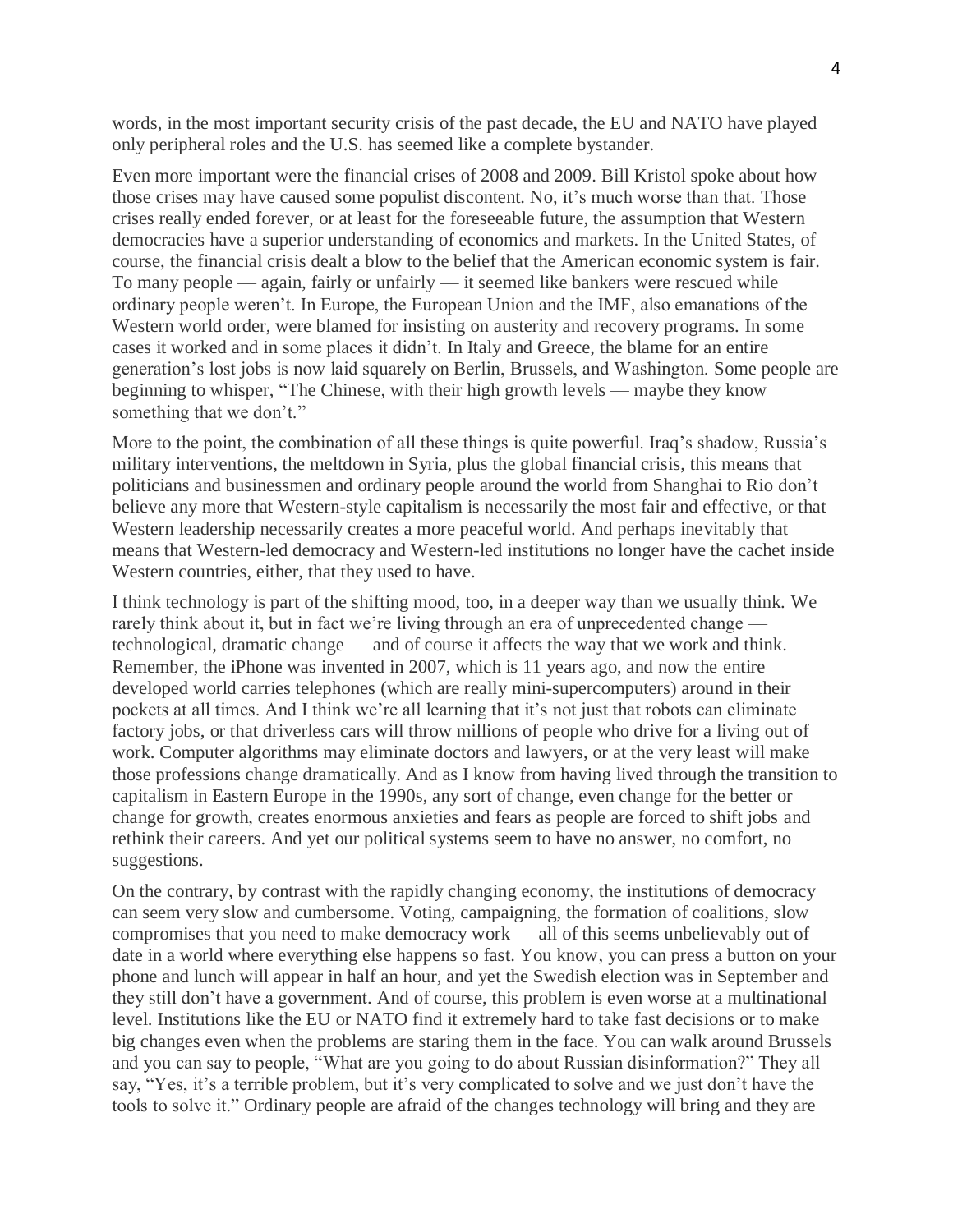also afraid, with good reason, that their political leaders are not able to cope with them. Our institutions and our customs just seem out of date.

I think globalization is part of the story too, although not in the simplistic way that many people imagine. I don't think the problem in Western democracies is that most people don't like foreigners or foreign trade. Again, thanks to globalization, they're experiencing a loss of control. They feel their societies, their political leaders, aren't really that powerful anymore — and they're right. Nowadays, a decision made by somebody in China can close a factory or a shop in Reston, Virginia, just like decisions made by somebody in Washington can mean the inhabitants of Shanghai pay an extra tax or tariff. Nor is there any clear way out of this situation or easy answers. It was frustration with international trade and the realities of it that led many in Britain to vote to leave the European Union. And since then, the British have learned that actually they're going to have less control over their trade relationship with Europe, their most important trading partner, not more. The real crisis in Britain is that Brexit looked like an easy solution, a way out of some of these problems, when actually it's just caused the most complicated constitutional crisis since 1688.

The impact of global trade on democracy is only part of the story. Globalization has also led to a much greater movement of people — and I say "movement of people," not immigration. We heard something about immigration today. I don't want to repeat that. But in some parts of Europe, emigration is just as important a part of the story as immigration. Of course, everybody knows immigrants pouring over the borders in 2015 made everybody nervous. But for some, the emptying out of whole villages in rural Central Europe, or indeed rural France, is equally disturbing.

One of the great ironies of the past decade is that many of the most important beneficiaries of the revolutions of 1989 were the young people of Poland, Bulgaria, Slovakia and elsewhere who celebrated their nation's attainment of integration with Europe by leaving home and moving to Paris. And actually in this, they joined clever people in other parts of Europe and the U.S. who left the provinces and headed for cities. So ironically, meritocracy, upward mobility, and all those things that we built into our system because we thought they were good, have drained parts of the countryside — small towns and cities — of talent as well as of a kind of respect. And this is something happening in every Western country.

The argument that foreigners from abroad, whether from Syria or from Mexico, will take their places and work in the jobs that they don't want anymore, is not necessarily comforting to nations or populations that now have cause to fear for their own existence. The brilliant Bulgarian writer Ivan Krastev wrote recently, "Don't underestimate the anxiety that can be caused by people who ask the question, 'In 100 years, will anybody read Bulgarian poetry?' Maybe they won't." In the U.S., this dynamic is slightly different, but the effect is similar. Cities grow in power and wealth and rural communities feel that their way of life is diminishing — and it is, they're right.

Alongside and maybe above this technological and demographic and economic change, we've also been living through a revolution in political information. We've all, including me, talked a lot about how disinformation works and how easy it is to spread it to manipulate public opinion. But there are other really, really important effects, too, to the change in the way in which people get and process political information.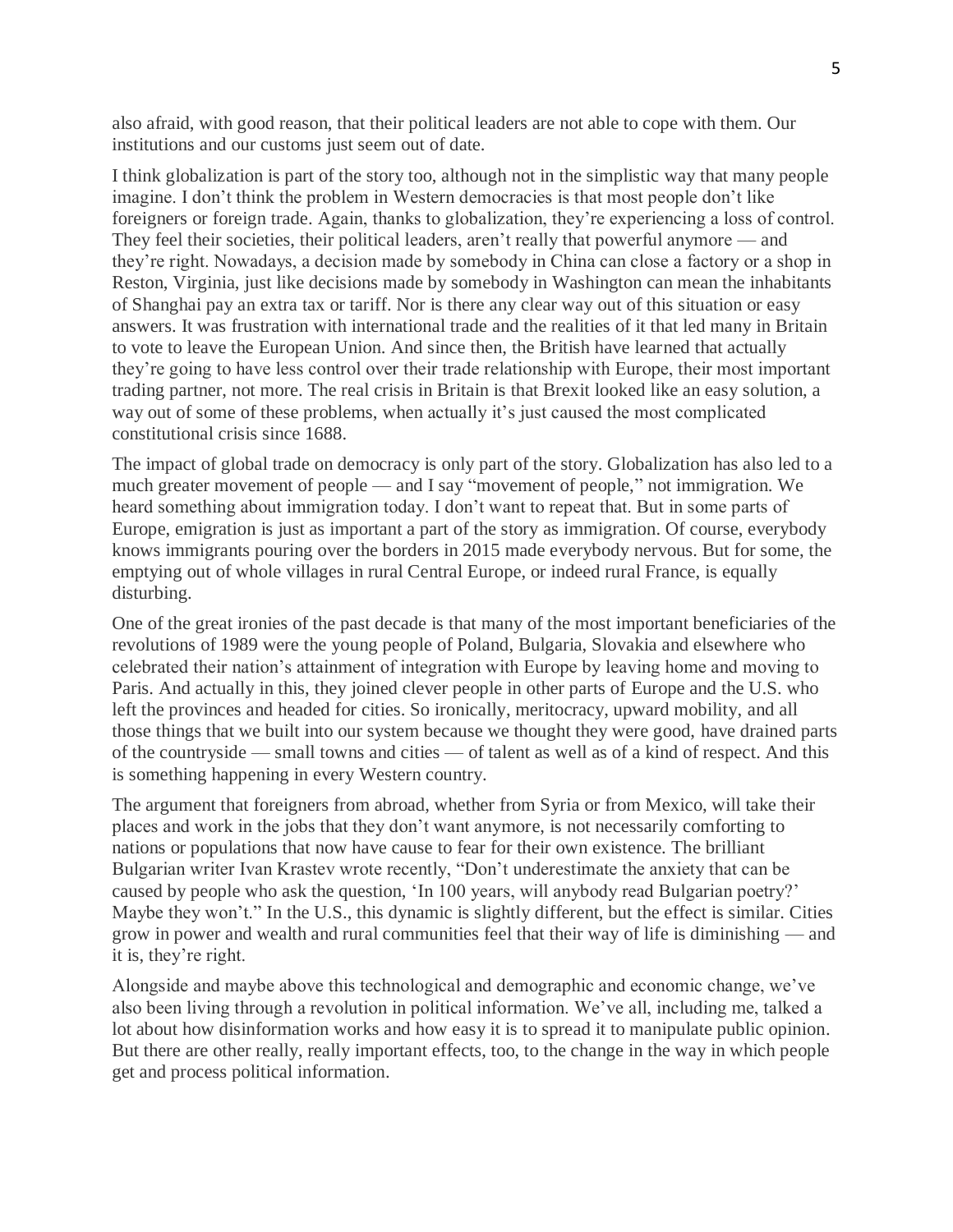I would say as a side note that at every moment in history when there's been a change in information technology, huge political changes have accompanied it. The most famous example is the invention of the printing press, which was spectacular and wonderful. People became literate and books moved around the world. But it also led to the Reformation and a challenge to the establishment of the time, which was the Catholic Church. Maybe some Protestants in the room think that was good, but it led to the most profound, bitter, and violent wars Europe had ever known until the 20th century, which were the religious wars that followed the Reformation. It was an incredibly bloody and traumatic period that followed this change of political conversation.

The other great example is the invention of radio at the beginning of the 20th century. The first two people to really understand radio and how to use it politically were Hitler and Stalin. Both of them used it to get power, and it wasn't until there was a response in the form of the BBC and Franklin Roosevelt that there was a kind of reaction to it. So this has always happened.

There are so many pieces of this subject, and I don't want to take up all afternoon talking about it. But we were talking a little bit earlier about the breakdown of civic institutions and civic organizations. There's a relationship, I think, between that and the ease with which people can now find new communities online and also in the way in which our traditional political parties are breaking down in every single democracy.

What was Christian democracy, which was the equivalent of the European center-right? It was a movement that was based on real civic institutions mostly connected to the church. What was social democracy? It was a movement based on real labor institutions, on trade unions. As those institutions decline, people find new identities and they create new relationships online and they create new political parties. And these now feel to them stronger than the old ones, which they're not connected to anymore because those civic roots don't exist. And you can again see this playing itself out in almost every country in Europe as people seek new online identities and change the way that politics is done.

Finally, it's not a small problem that the Internet has undermined the business model of traditional media. We don't spend enough time thinking about this. The old-fashioned news organizations, newspapers, broadcasters, they were all very flawed. I worked for a lot of them. Nevertheless, many of them had as their founding principle at least a theoretical commitment to objectivity, to fact-checking, and also to the general public interest. We know they served as a filter. They eliminated egregious conspiracy theories, but we've paid less attention to the fact that they also created the possibility of a national conversation and a single debate in every democracy.

In most democracies, I would now say, not just ours, there is now no common debate, let alone a common narrative. People don't have the same facts. One group thinks one set of things is true, another believes in something quite different. We all know this. We understand this now. Social media contributes to the phenomenon. People seek out comforting narratives online. But this phenomenon not only creates hyperpartisanship, it also contributes to the distrust of normal politics, politicians, and political institutions, including courts and police and civil servants. These are invariably portrayed by both sides as having been captured by their opponents. It's really not an accident that when the Law and Justice Party in Poland and the Trump administration in the United States came to power, they both began making assaults on the civil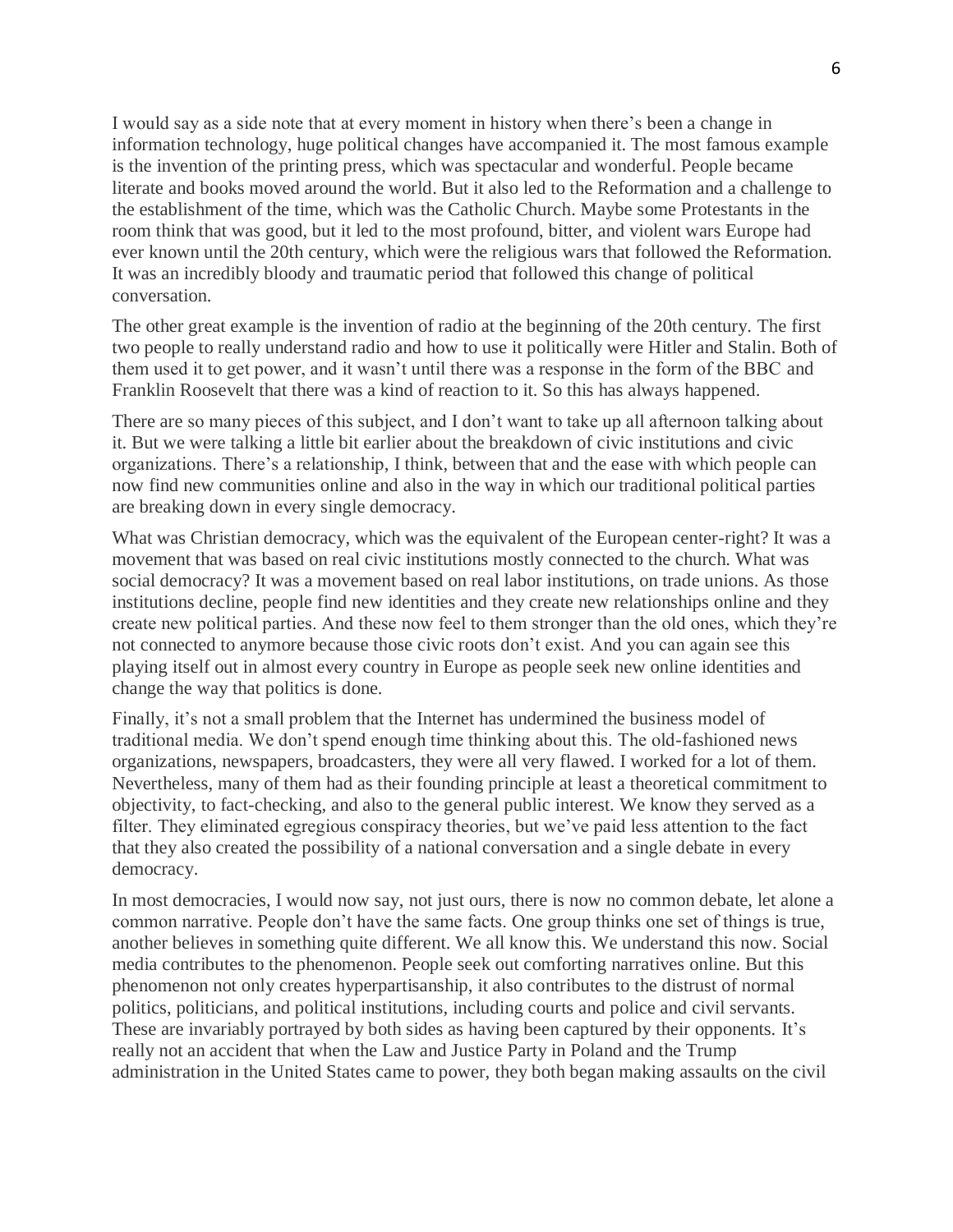service and on professional diplomats. These are actually important, core parts of their political program.

At the same time, the loss of a national debate means that political conversation takes place on the Internet, where readers and writers feel distant from another, where they can be anonymous, where they take no responsibility for what they say. It's not an accident that Reddit and Facebook have become the perfect medium for irony and parody and cynical jokes, and it's also not an accident that a plethora of ironic and parodic and joke political candidates are suddenly winning elections in countries as disparate as Iceland and Poland and Serbia. Some of these are harmless, some of them aren't. But it's true that a generation of young people very often now treats elections as an opportunity to show their disdain for democracy by voting for people who don't even pretend to have political views. And that, I think, was a factor in our election as well.

This is a very long list and it's still only partial, but let me add one final idea that echoes something that Peter Peterson said in the last session. Back in 1940, when George Orwell was living through the consequences of a similar rise in anti-democratic movements in Europe and around the world, he wrote a review of *Mein Kampf*. It's famous review. He dissected it for his readers and he was appalled and saddened by what he read, but it also led him to another thought. He wondered whether the progressives and the liberals and the democrats of his generation had not underestimated the attraction of war and revolution and violent conflict. "Nearly all Western thought since the last war," he wrote, "has assumed tacitly that human beings desire nothing beyond ease, security, and the avoidance of pain." By contrast, Orwell wrote, "Hitler knows that human beings don't only want comfort, safety, short working-hours, hygiene, birth-control, and, in general, common sense; they also, at least intermittently, want struggle and self-sacrifice, not to mention drums, flags, and loyalty-parades."

I often wonder whether in our times, which are otherwise exciting, we have not simply grown bored with our democracy, or at least bored with our modern technocratic form of democracy in which arguments are made about economics and statistics, and we argue about how to expand the GDP, that that's the big project. We've ignored this human desire for crusades, for social change, for ideals and idealism. So many political campaigns are now won on negative slogans. But isn't that partly because there are so few positive ones on offer? I'm sure you can guess what I will conclude with — because yes, it seems to me that this rather gloomy analysis, or an expanded version of it, has to be at the beginning of any conversation about the center-right. Unless we can grasp this change, then I don't see how we come to terms with it. But I do believe that a positive political revolution is possible once we understand what these problems are. Some of the answers might come out of the new technology.

We've all seen how the Internet and social media enable new movements and parties, but there is no rule that says all those new parties have to be extremist. I've just recently met the leader of a new movement in Switzerland called Operation Libero, which is a group of online volunteer activists who've pooled their forces to fight back against the Swiss populist right. They've done it partly by changing the subject, partly by trying to get people not to talk about immigration but the rule of law, partly by creating coalitions, and partly by using humor and jokes. But there's really no reason why groups set up to pursue narrow causes, whether the environment or civil rights, can't band together into new political networks. In a number of places, that's happening. There's also no reason why these networks can't be international. And, in fact, it makes sense that since the source of insecurities are international, and some of the solutions are international,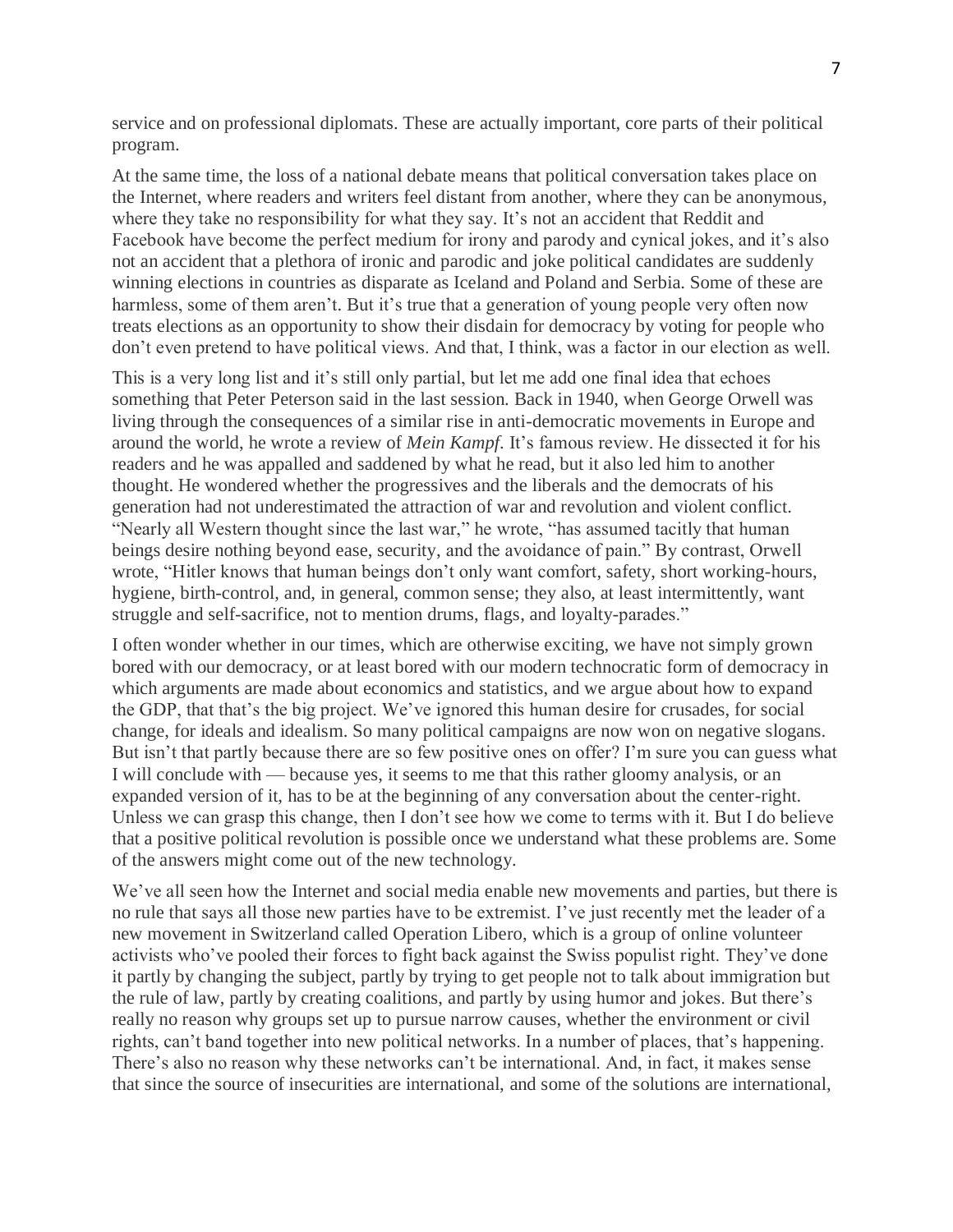that it's time to have a transatlantic debate about the regulation of the Internet — not censorship, but the regulation or the operation of digital platforms.

Maybe it's time to have this conversation be part of, and connect to, some of the similar conversations that are taking place in Britain and Poland and other European countries. Maybe it's time for a transatlantic debate about a joint response to Russian and other malign influence campaigns. Maybe it's time to reframe NATO, to think of it not just as a narrow military alliance but as a primary source of security for the West: cybersecurity, information security. Maybe it's time to be more revolutionary in our thinking about institutional reform. Does our voting system still make sense in the 21st century? Does our Constitution still work the same way it's supposed to? Is it okay that two senators represent the state of Wyoming with 500,000 people and two also represent California with 40 million?

Are there things Americans can learn from European democracies in the way they're run and vice versa? What about our capitalism? Do we really want 10 percent of the world's GDP to be in offshore tax havens, where it's not helping support schools and infrastructure, where it's being used to illicitly influence politics and policy all over the world? Anonymity is disastrous online, but it's also a real menace to the international financial system. Our governments are so weak in the West that we can't crack down on anonymous companies owned by other companies which buy up property in our cities and drive up prices.

Anyway, these are big tasks ahead of us to remake our institutions so they don't seem out of date, to find ways to make people feel safe and secure even if we're in a moment of really rapid and violent change, to give people in this country and around the world some reason to have faith in Western leadership again. But above all, I think if democrats are to defeat authoritarianism in the next few decades, we will have to discover once again how to inspire people, how to help them overcome fear, how to help them feel that the West is a joint project, and that we're doing something together to make something better. We've done it before and I'm sure we can do it again. Thank you.

## [applause]

**Brink Lindsey:** Anne has time for a question or two, depending on how pithy they are.

**Q:** Thank you for a very good talk. You know, I read your *Atlantic* piece and one of the most poignant aspects of it was your description of your relationships in Poland, that you were a part of this band of classical liberals when the revolution happened, or shortly after that, and all of that fell by the wayside when the populist movement emerged…

## **Anne Applebaum:** Half, not everybody.

**Q:** OK, many of the relationships fell by the wayside and former friends and intellectual comrades had sort of become enemies and stopped talking to each other. A similar experience happened to me in India. But setting that aside, earlier in the first half of this conference, we heard about how rebuilding those relationships around a common set of values and causes and also rebuilding civic society around certain bonds of trust is the answer to the current moment. But if that's the first thing that fell victim in your experience in Poland, how do you see rejuvenating that as sort of the answer to what we are going through right now?

**Anne Applebaum:** So how do I solve the problem of populism? [laughter] Look, some of the earlier panels came close to these very similar points. Several things are connected: the decline of civil society as we know it, the growth of the time that people spend online, the trends from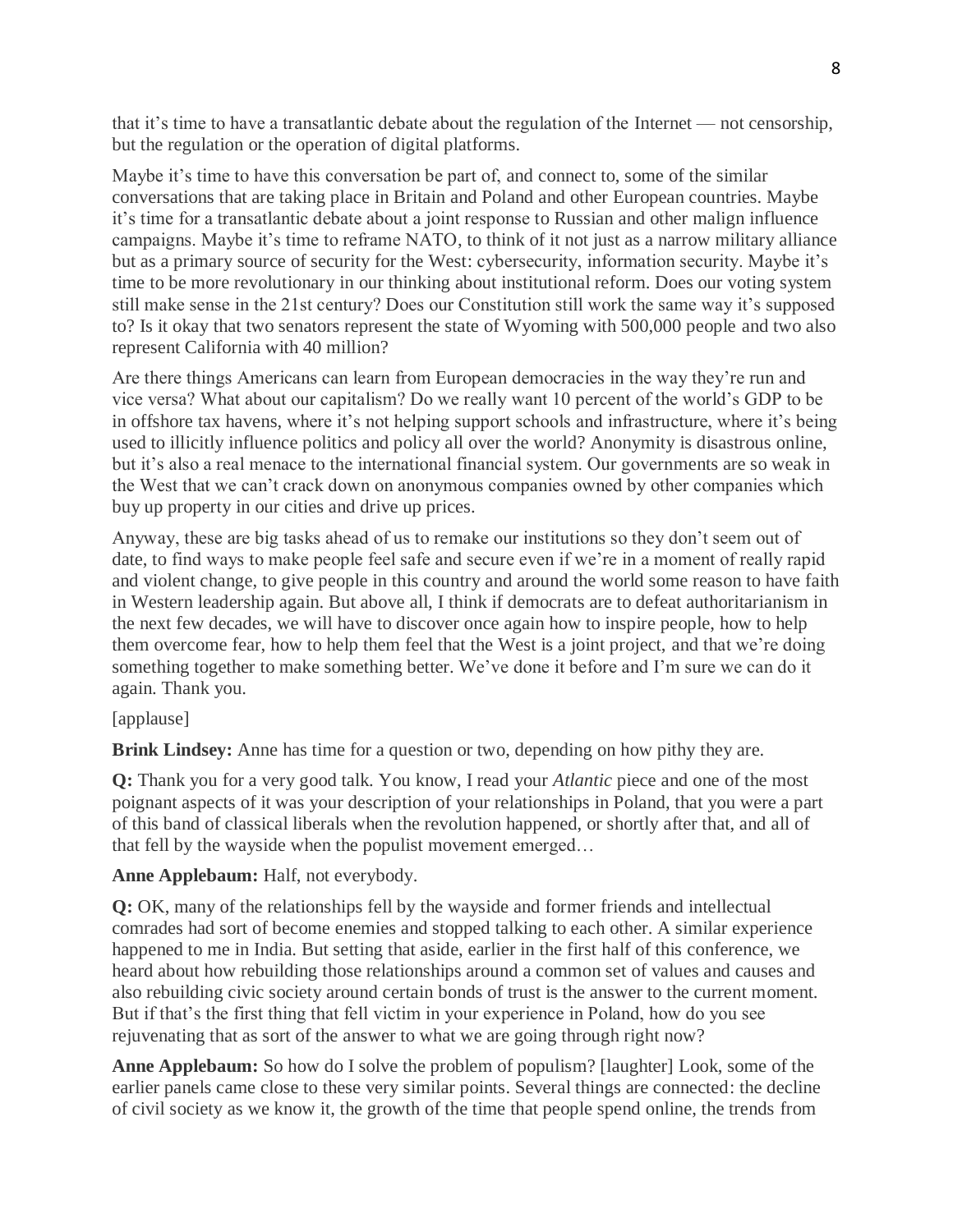real-life relationships to virtual relationships, the change in affinity and loyalty to political parties and political feelings, the growth of new identities, the connections that people make with one another that wouldn't have happened before. These are all connected phenomenon. I think the really important point is that it's not going to go back. We're not going to go back to the previous system. The old party structure in Poland is not going to be the same. In Germany, it's probably not going to be the same. The world is not going to be divided between a center-right and a center-left as it was before. Also we aren't going to revive the old-fashioned media in the way that it existed before. Its power is gone. And so the question now is to face that head-on and say, "Okay, what does that mean?" We have these new phenomena.

**Anne Applebaum:** It happens that the Russians were the first to recognize the negative potential of social media and Facebook targeting. Maybe there's a positive way to use social media and Facebook targeting. Maybe some of the ideas that Jonathan was speaking about earlier, maybe there's a way to transfer lessons learned from Better Angels or one of those groups online. Maybe there are versions of that we could try and do. The point is that we need to begin experimenting with what works, how to connect people in positive ways instead of only negative ways, and how to use the moment so as not be caught on the back foot again. The speed of change is such that… I was on a panel in California a few months ago with Ted Koppel, who spoke very admirably and beautifully about the world as it used to be, and how we should have more civility, and how bad cable media is and cable TV is now and how it used to be better. The point is, though, that it isn't going to go back there. And so how do we use the institutions as they are now? How do we begin thinking about pushing them in a different direction?

**36:00 Brink:** Okay, time for one more quick one. Soren, in the back.

**Soren Dayton:** Taking the examples of France and Germany with the way their party structures seem to be changing to something completely… I won't say completely different, but certainly different although maybe not stable, looking at the streets of Paris right now. Do you see opportunities for analogous changes here? And one, could you describe for the room what you think is happening in the underlying party structures there? And, two, if there are useful analogies here, is there something stuck about our party system? Maybe we don't need to be a center-right exactly if Europe's an example.

**Anne Applebaum:** I don't have to tell everybody — and this is an audience that knows this — that we have a huge problem with the way our voting system works. It's first-past-the-post voting, as opposed to proportional representation which European countries find it easier. And by the way, Britain has the same problem we do. You know, the British political system is now completely out of whack. Both parties, the right and the left, are now really extreme versions of what they were a few years ago. And there's a huge part of the country… The center literally has no political representation, and that's again because it's very hard inside our voting systems to create new parties. I suppose it's very unrealistic to think about changing our voting system, but it's something that people should keep in the back of their heads. I know that there's an experiment in Maine with ranked-choice voting. This might be something that we could look at state by state to see if you therefore could get a more balanced range of candidates and so on.

**Anne Applebaum:** In both France and Germany, what is definitely happening is what I alluded to in my speech, which is the end of the two center-right, center-left blocs. I don't want to be too nostalgic about those blocs, particularly because in France the right was always a little weird. It was a bunch of different parties with different ideologies. But certainly the center-right and